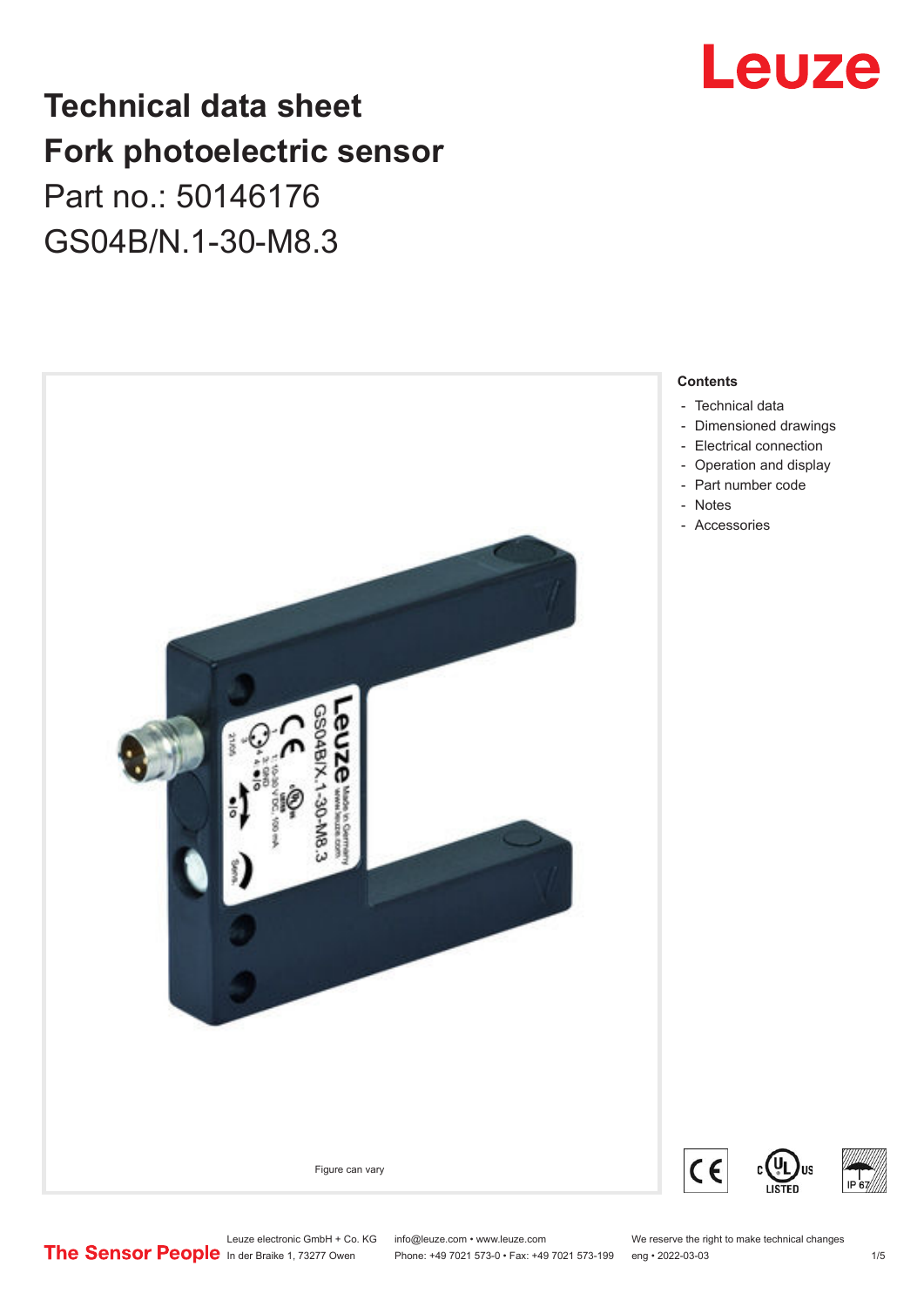# <span id="page-1-0"></span>**Technical data**

# Leuze

|                           | <b>Basic data</b>                                         |                              |  |
|---------------------------|-----------------------------------------------------------|------------------------------|--|
| <b>Series</b>             |                                                           | 04B                          |  |
|                           | <b>Principle of physics</b>                               | Optical                      |  |
|                           | Application                                               | Detection of small parts     |  |
|                           |                                                           |                              |  |
|                           | <b>Characteristic parameters</b>                          |                              |  |
| <b>MTTF</b>               |                                                           | 700.42 years                 |  |
|                           |                                                           |                              |  |
|                           | <b>Optical data</b>                                       |                              |  |
|                           | <b>Light source</b>                                       | LED, Red                     |  |
|                           | Wavelength                                                | 660 nm                       |  |
|                           | <b>Transmitted-signal shape</b>                           | Pulsed                       |  |
|                           | <b>Measurement data</b>                                   |                              |  |
|                           |                                                           |                              |  |
|                           | <b>Repeatability</b>                                      | $0.02$ mm                    |  |
|                           | Minimum object diameter                                   | $0.3$ mm                     |  |
|                           | <b>Electrical data</b>                                    |                              |  |
| <b>Protective circuit</b> |                                                           | Polarity reversal protection |  |
|                           |                                                           | Short circuit protected      |  |
|                           |                                                           |                              |  |
|                           | Performance data                                          |                              |  |
|                           | Supply voltage U <sub>R</sub>                             | 10  30 V, DC                 |  |
|                           | <b>Residual ripple</b>                                    | 0  15 %, From $U_{\rm B}$    |  |
|                           | <b>Open-circuit current</b>                               | 030mA                        |  |
|                           | <b>Switching hysteresis</b>                               | $100 \mu m$                  |  |
|                           |                                                           |                              |  |
|                           | Outputs<br>Number of digital switching outputs 1 Piece(s) |                              |  |
|                           |                                                           |                              |  |
|                           | <b>Switching outputs</b>                                  |                              |  |
|                           | <b>Type</b>                                               | Digital switching output     |  |
|                           | <b>Voltage type</b>                                       | <b>DC</b>                    |  |
|                           | Switching current, max.                                   | 100 mA                       |  |
| <b>Switching voltage</b>  |                                                           | high: ≥( $U_B$ -2V)          |  |
|                           |                                                           | Low: $\leq 2V$               |  |
|                           |                                                           |                              |  |
| <b>Switching output 1</b> |                                                           |                              |  |
|                           | <b>Switching element</b>                                  | <b>Transistor, NPN</b>       |  |
|                           | <b>Switching principle</b>                                | Light/dark reversible        |  |
| <b>Timing</b>             |                                                           |                              |  |
|                           |                                                           | $F$ $00011$                  |  |

| <b>Mouth width</b>                  | 30 mm                                                  |
|-------------------------------------|--------------------------------------------------------|
| <b>Mouth depth</b>                  | 35 mm                                                  |
| Dimension (W x H x L)               | 10 mm x 50 mm x 60 mm                                  |
| <b>Housing material</b>             | Metal                                                  |
| <b>Metal housing</b>                | Diecast zinc                                           |
| Lens cover material                 | Glass                                                  |
| Net weight                          | 68 q                                                   |
| <b>Housing color</b>                | Black, RAL 9005                                        |
| Type of fastening                   | Through-hole mounting                                  |
| <b>Operation and display</b>        |                                                        |
| Type of display                     | LED                                                    |
| <b>Number of LEDs</b>               | 1 Piece(s)                                             |
| <b>Operational controls</b>         | 270° potentiometer                                     |
| Function of the operational control | Light/dark switching                                   |
|                                     | Sensitivity adjustment                                 |
| <b>Environmental data</b>           |                                                        |
| Ambient temperature, operation      | $-2560 °C$                                             |
| <b>Certifications</b>               |                                                        |
| Degree of protection                | IP 67                                                  |
| <b>Protection class</b>             | III                                                    |
| <b>Certifications</b>               | c UL US                                                |
| <b>Standards applied</b>            | IEC 60947-5-2, DIN EN ISO 1389-<br>1:2016 appendix C,D |
| <b>Classification</b>               |                                                        |
| <b>Customs tariff number</b>        | 85365019                                               |
| <b>ECLASS 5.1.4</b>                 | 27270909                                               |
| <b>ECLASS 8.0</b>                   | 27270909                                               |
| <b>ECLASS 9.0</b>                   | 27270909                                               |
| ECLASS 10.0                         | 27270909                                               |
|                                     |                                                        |
| <b>ECLASS 11.0</b>                  | 27270909                                               |

**ETIM 6.0** EC002720 **ETIM 7.0** EC002720

**Mechanical data**

**Design Fork** 

| 5.000 Hz         |
|------------------|
| $0.1$ ms         |
| $150 \text{ ms}$ |
|                  |

#### **Connection**

|  | <b>Number of connections</b> | 1 Piece(s)     |
|--|------------------------------|----------------|
|  | <b>Connection 1</b>          |                |
|  | <b>Function</b>              | Signal OUT     |
|  |                              | Voltage supply |
|  | <b>Type of connection</b>    | Connector      |
|  | <b>Thread size</b>           | M8             |
|  | <b>Type</b>                  | Male           |
|  | <b>Material</b>              | Metal          |
|  | No. of pins                  | 3-pin          |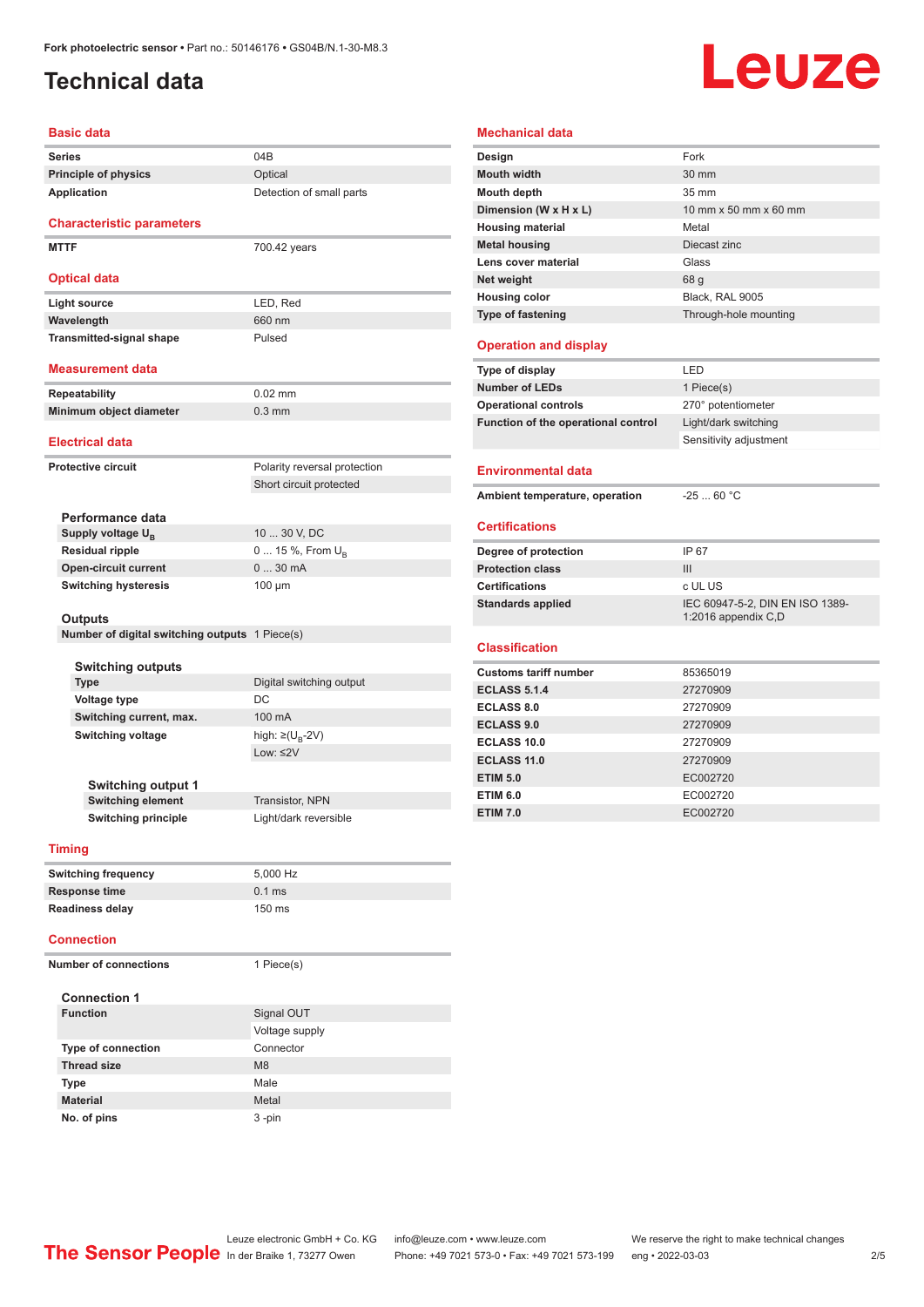# <span id="page-2-0"></span>**Dimensioned drawings**

All dimensions in millimeters



**Electrical connection**

#### **Connection 1**

| <b>Function</b>    | Signal OUT<br>Voltage supply |
|--------------------|------------------------------|
| Type of connection | Connector                    |
| <b>Thread size</b> | M <sub>8</sub>               |
| <b>Type</b>        | Male                         |
| <b>Material</b>    | Metal                        |
| No. of pins        | $3 - pin$                    |

#### **Pin Pin assignment**

| и                  |              |
|--------------------|--------------|
| $\mathbf{r}$<br>п. | <b>GND</b>   |
| Δ                  | $\cap$ it if |

# $1$   $\times$  3

**LED Display Meaning**

**Operation and display**

**1** Yellow, continuous light Switching output/switching state active Switching output/switching state active

Leuze electronic GmbH + Co. KG info@leuze.com • www.leuze.com We reserve the right to make technical changes<br>
The Sensor People in der Braike 1, 73277 Owen Phone: +49 7021 573-0 • Fax: +49 7021 573-199 eng • 2022-03-03







Phone: +49 7021 573-0 • Fax: +49 7021 573-199 eng • 2022-03-03 3/5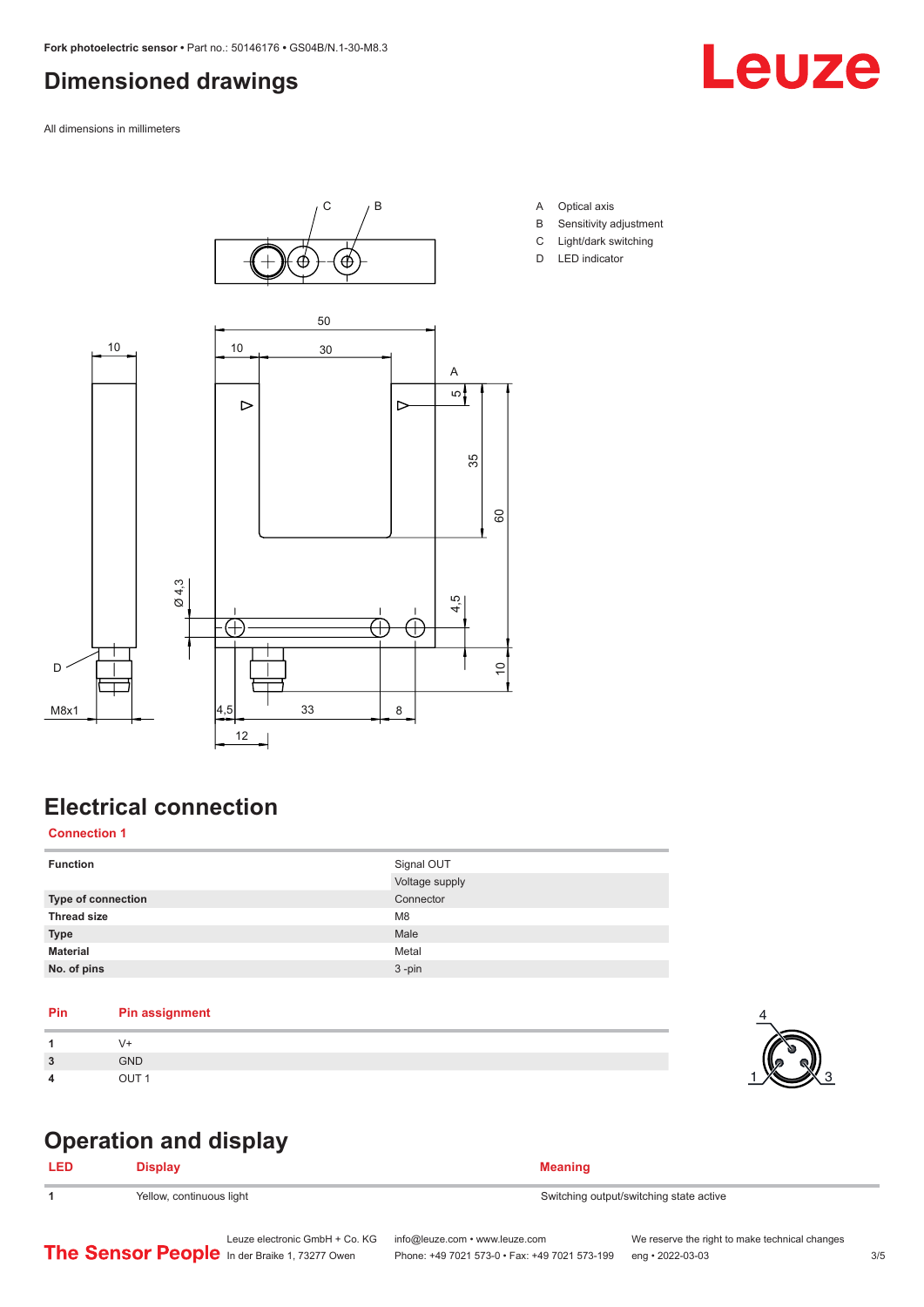# <span id="page-3-0"></span>**Part number code**

Part designation: **AAA04B/C.D-EEE-FFF**



| AAA04B     | Operating principle / construction<br>GS04B: Optical fork sensor, LED light source<br>GSL04B: Optical fork sensor, laser light source                                                   |
|------------|-----------------------------------------------------------------------------------------------------------------------------------------------------------------------------------------|
| C          | <b>Switching output / Function</b><br>P: PNP transistor output, dark switching<br>N: NPN transistor output, dark switching<br>1: IO-Link / light switching (NPN) / dark switching (PNP) |
| D          | Equipment<br>1: 270° potentiometer                                                                                                                                                      |
| EEE.       | Mouth width [mm]<br>Mouth width in millimeters                                                                                                                                          |
| <b>FFF</b> | <b>Electrical connection</b><br>M8.3: M8 connector, 3-pin (plug)                                                                                                                        |

| <b>Note</b>                                                                                     |
|-------------------------------------------------------------------------------------------------|
| $\&$ A list with all available device types can be found on the Leuze website at www.leuze.com. |

## **Notes**

| Observe intended use!                                                                                                                                                                                                      |
|----------------------------------------------------------------------------------------------------------------------------------------------------------------------------------------------------------------------------|
| $\%$ This product is not a safety sensor and is not intended as personnel protection.<br>§ The product may only be put into operation by competent persons.<br>§ Only use the product in accordance with its intended use. |

## **Accessories**

# Connection technology - Connection cables

|   |  | Part no. | <b>Designation</b> | <b>Article</b>   | <b>Description</b>                                                                                                                                |
|---|--|----------|--------------------|------------------|---------------------------------------------------------------------------------------------------------------------------------------------------|
| ▤ |  | 50130832 | KD U-M8-3A-V1-050  | Connection cable | Connection 1: Connector, M8, Axial, Female, 3-pin<br>Connection 2: Open end<br>Shielded: No<br>Cable length: 5,000 mm<br>Sheathing material: PVC  |
|   |  | 50130862 | KD U-M8-3W-V1-050  | Connection cable | Connection 1: Connector, M8, Angled, Female, 3-pin<br>Connection 2: Open end<br>Shielded: No<br>Cable length: 5,000 mm<br>Sheathing material: PVC |